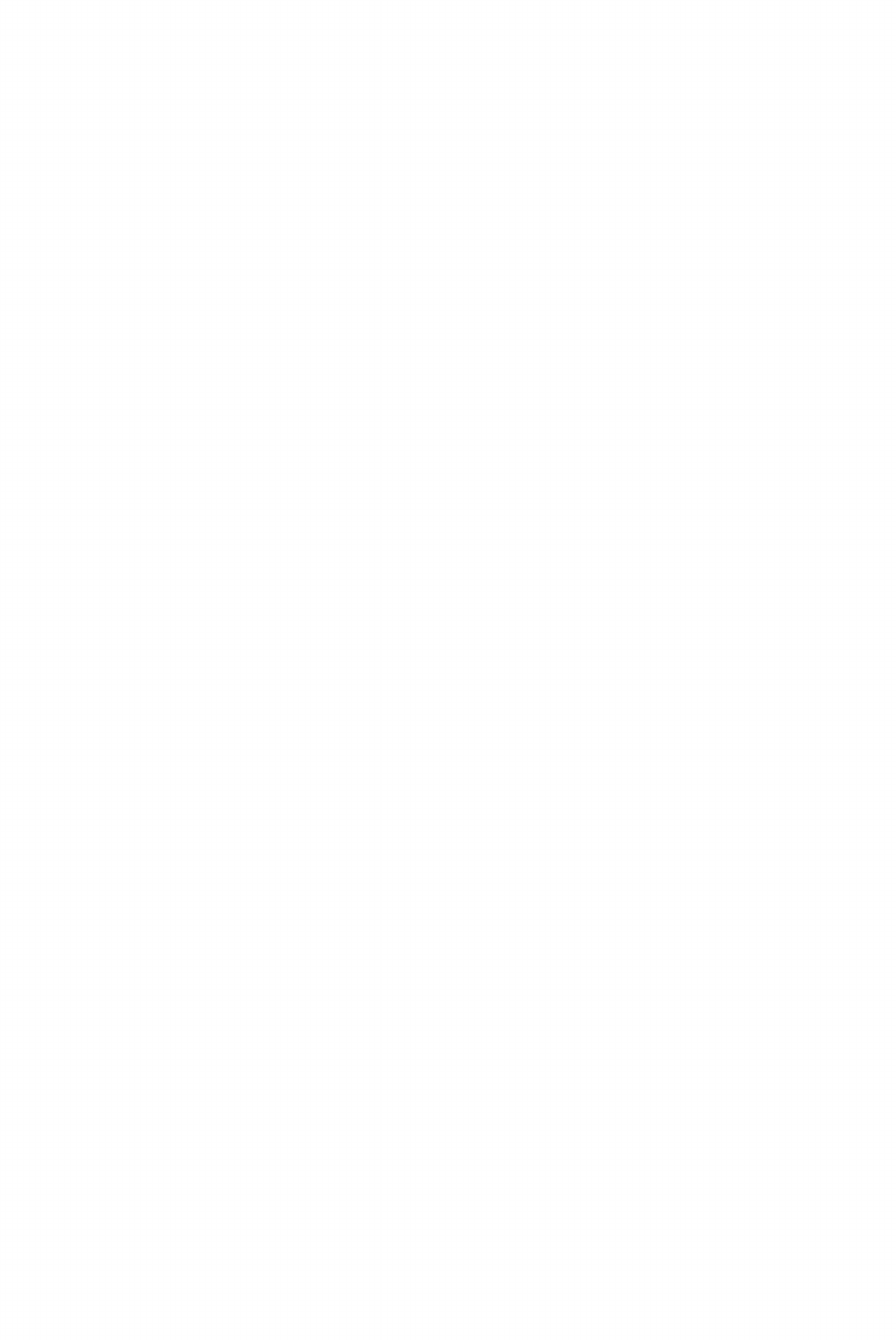

### **Perspectives** in Mathematical Logic

 Group: R. O. Gandy, H. Hermes, A. Levy, G. H. Mϋller, G.E. Sacks, D.S.Scott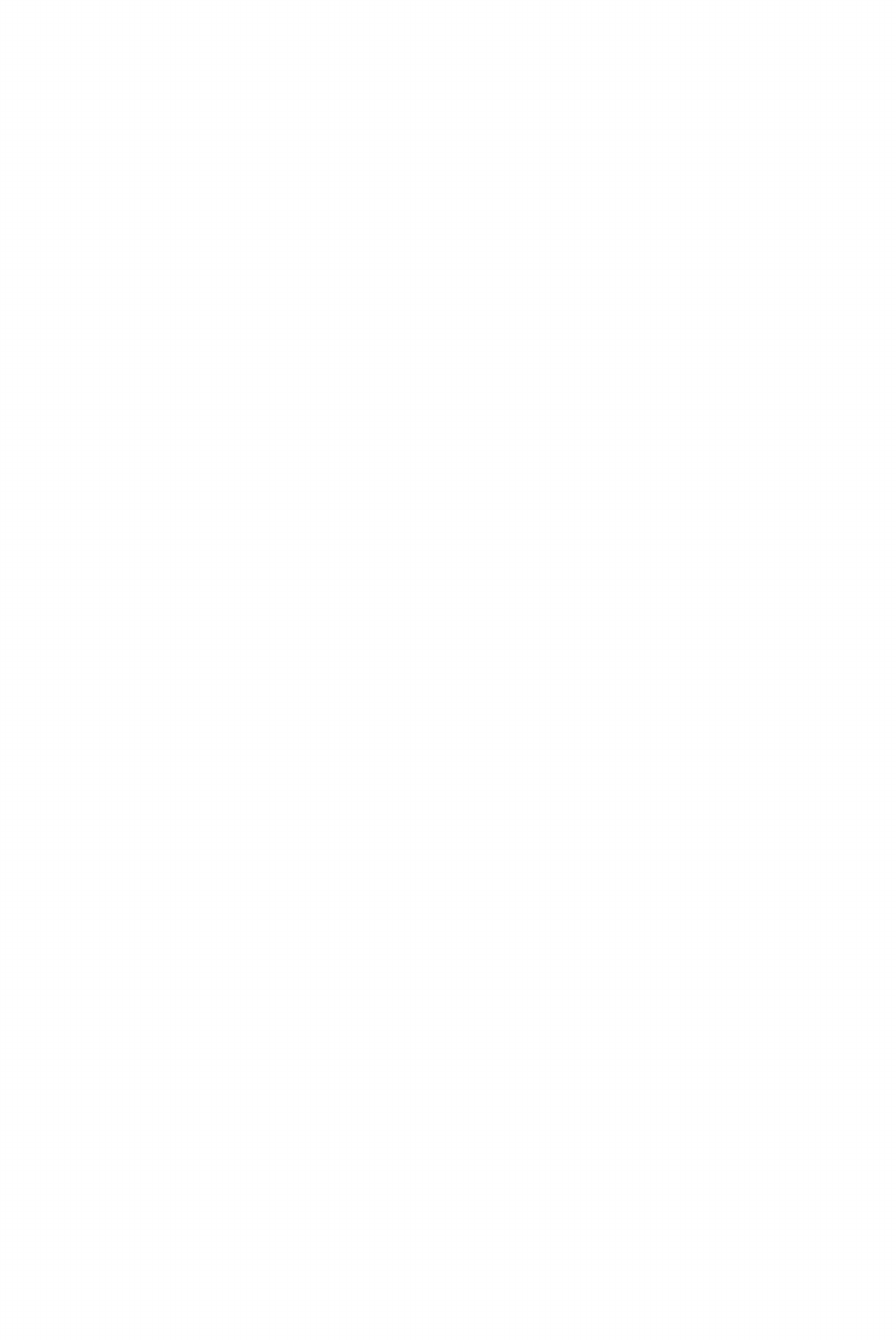Marian B. Pour-El J. Ian Richards

## Computability in Analysis and Physics



Springer-Verlag Berlin Heidelberg New York London Paris Tokyo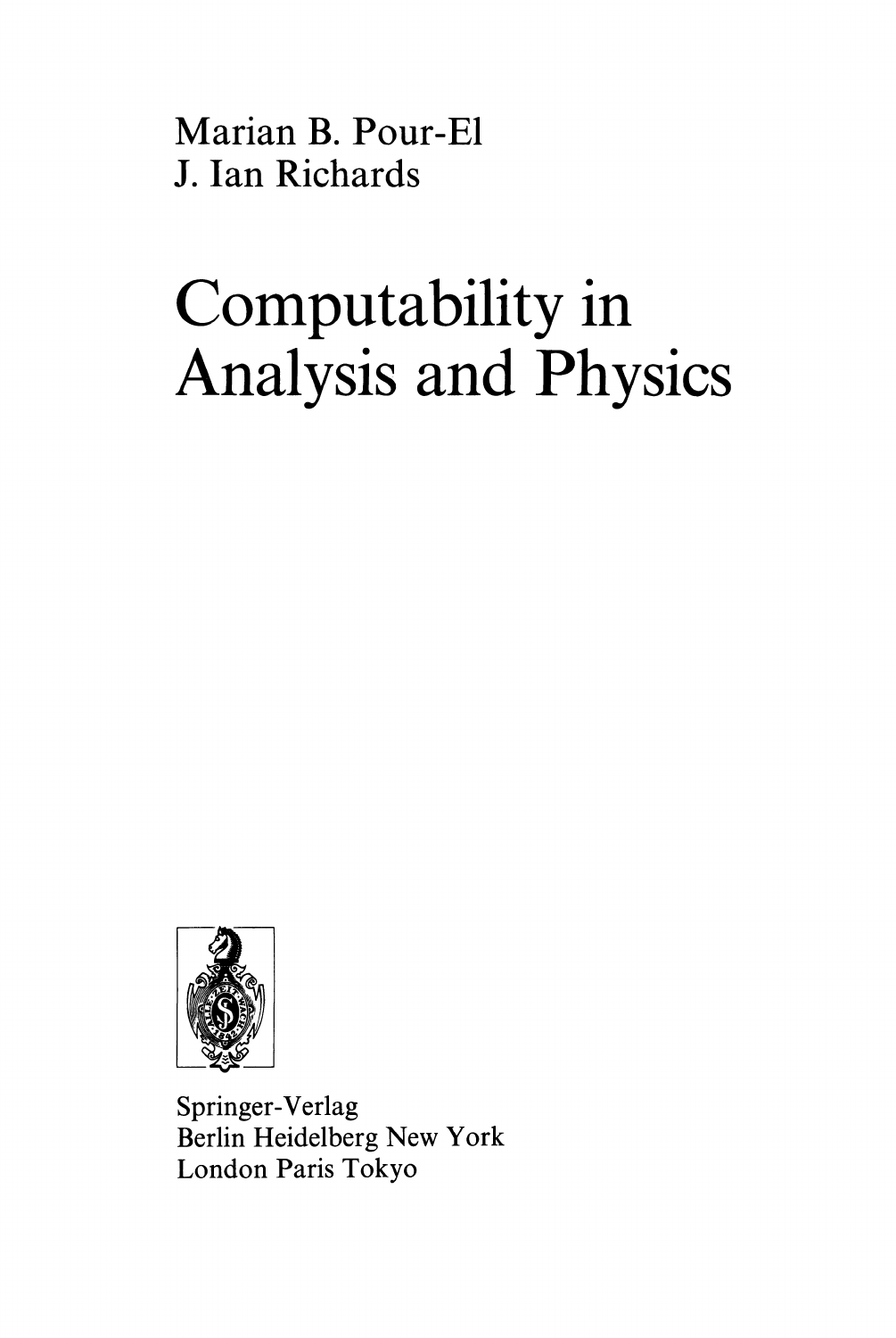Marian B. Pour-El J. Ian Richards School of Mathematics, University of Minnesota, Minneapolis, MN 55455, USA

In 1987, editorial responsibility for this series was assumed by the Association for Sympolic Logic. The current members of the editorial board are: S. Fefermann, M. Lerman (managing editor), A. Levy, A. J. Maclntyre, Y. N. Moschovakis, G. H. Mύller

AMS Subject Classification (1980): 03D80,03F60,46N05

ISBN 3-540-50035-9 Springer-Verlag Berlin Heidelberg NewYork ISBN 0-387-50035-9 Springer-Verlag NewYork Berlin Heidelberg

Library of Congress Cataloging-in-Publication Data Pour-El, Marian B. (Marian Boykan), 1928 Computability in analysis and physics / Marian B. Pour-El, J.Ian Richards. (Perspectives in mathematical logic) Bibliography: p. Includes index. ISBN 0-387-50035-9 (U.S.) 2. Mathematical analysis. 3. Physics. I. Richards, J.Ian (Jonathan Ian, 1936-. II. Title. III. Series. QA9.59.P68 1988

This work is subject to copyright. All rights are reserved, whether the whole or part of the material is concerned, specifically the rights of translation, reprinting, reuse of illustrations, recitation, broadcasting, reproduction on microfilms or in other ways, and storage in data banks. Duplication of this publication or parts thereof is only permitted under the provisions of the German Copyright Law of September 9, 1965, in its version of June, 24, 1985, and a copyright fee must always be paid. Violations fall under the prosecution act of the German Copyright Law.

© Springer-Verlag, Berlin Heidelberg 1989 Printed in Germany

The use of registered names, trademarks, etc. in this publication does not imply, even in the absence of a specific statement, that such names are exempt from the relevant protective laws and regulations and therefore free for general use.

Typesetting: Asco Trade Typesetting Ltd., Hong Kong; Offsetprinting: Mercedes-Druck GmbH, Berlin; Binding: Lüderitz & Bauer, Berlin<br>2141/3020-543210 Printed on acid-free paper Printed on acid-free paper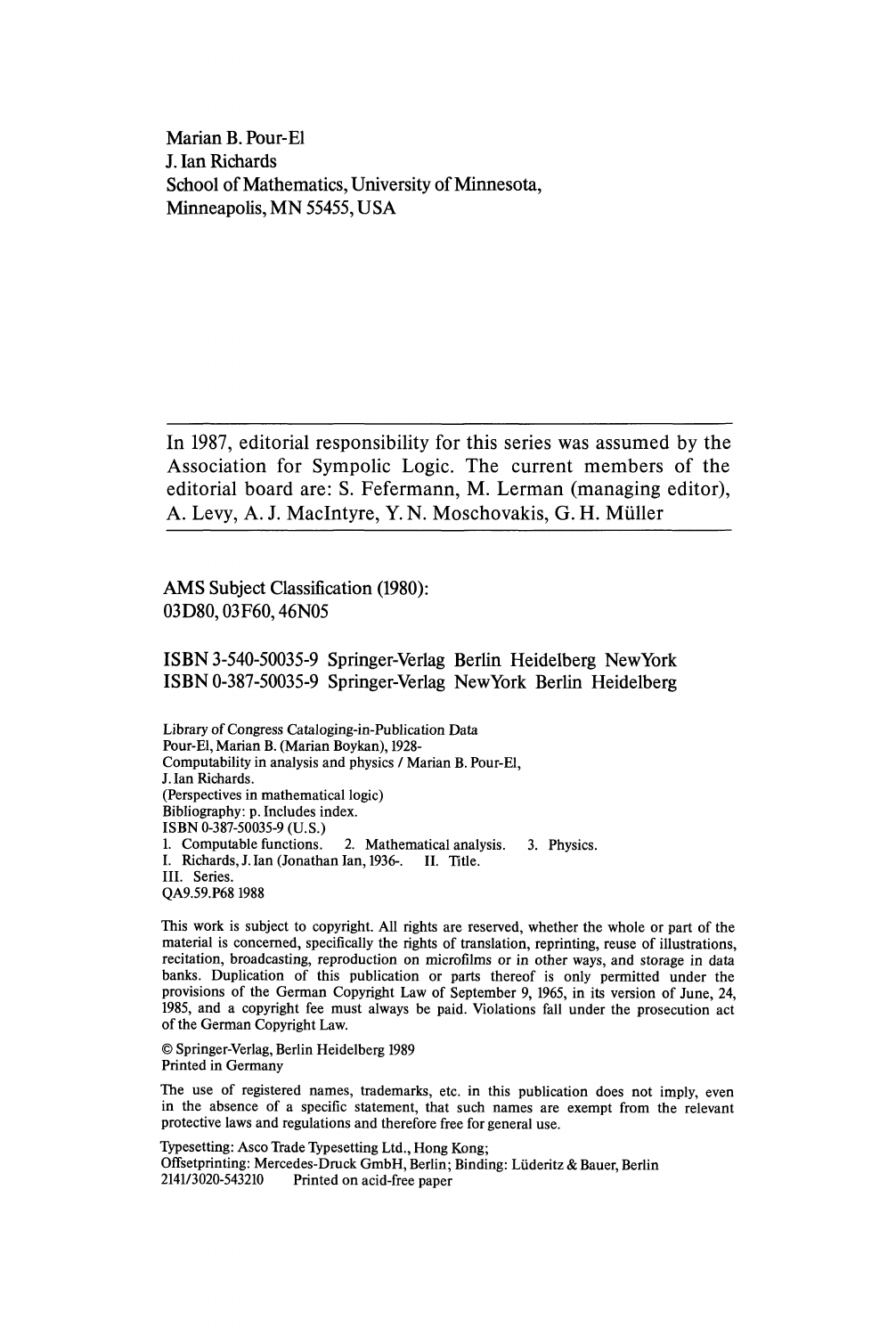#### *Preface to the Series* Perspectives in Mathematical Logic

(Edited by the  $\Omega$ -group for "Mathematische Logik" of the Heidelberger Akademie der Wissenschaften)

On Perspectives. *Mathematical logic arose from a concern with the nature and the limits of rational or mathematical thought, and from a desire to systematise the modes of its expression. The pioneering investigations were diverse and largely autonomous. As time passed, and more particularly in the last two decades, interconnections between different lines of research and links with other branches of mathematics proliferated. The subject is now both rich and varied. It is the aim of the series to provide, as it were, maps of guides to this complex terrain. We shall not aim at encyclopaedic coverage; nor do we wish to prescribe, like Euclid, a definitive version of the elements of the subject. We are not committed to any particular philosophical programme. Nevertheless we have tried by critical discussion to ensure that each book represents a coherent line of thought; and that, by developing certain* themes, *it will be of greater interest than a mere assemblage of results and techniques.*

*The books in the series differ in level: some are introductory, some highly specialised. They also differ in scope: some offer a wide view of an area, others present a single line of thought. Each book is, at its own level, reasonably self-contained. Although no book depends on another as prerequisite, we have encouraged authors to fit their book in with other planned volumes, sometimes deliberately seeking coverage of the same material from different points of view. We have tried to attain a reasonable degree of uniformity of notation and arrangement. However, the books in the series are written by individual authors, not by the group. Plans for books are discussed and argued about at length. Later, encouragement is given and revisions suggested. But it is the authors who do the work; if, as we hope, the series proves of value, the credit will be theirs.*

History of the Ω-Group. *During 1968 the idea of an integrated series of monographs on mathematical logic was first mooted. Various discussions led to a meeting at Oberwolfach in the spring of 1969. Here the founding members of the group (R.O. Gandy, A. Levy, G.H. Mύller, G. Sacks, D.S. Scott)*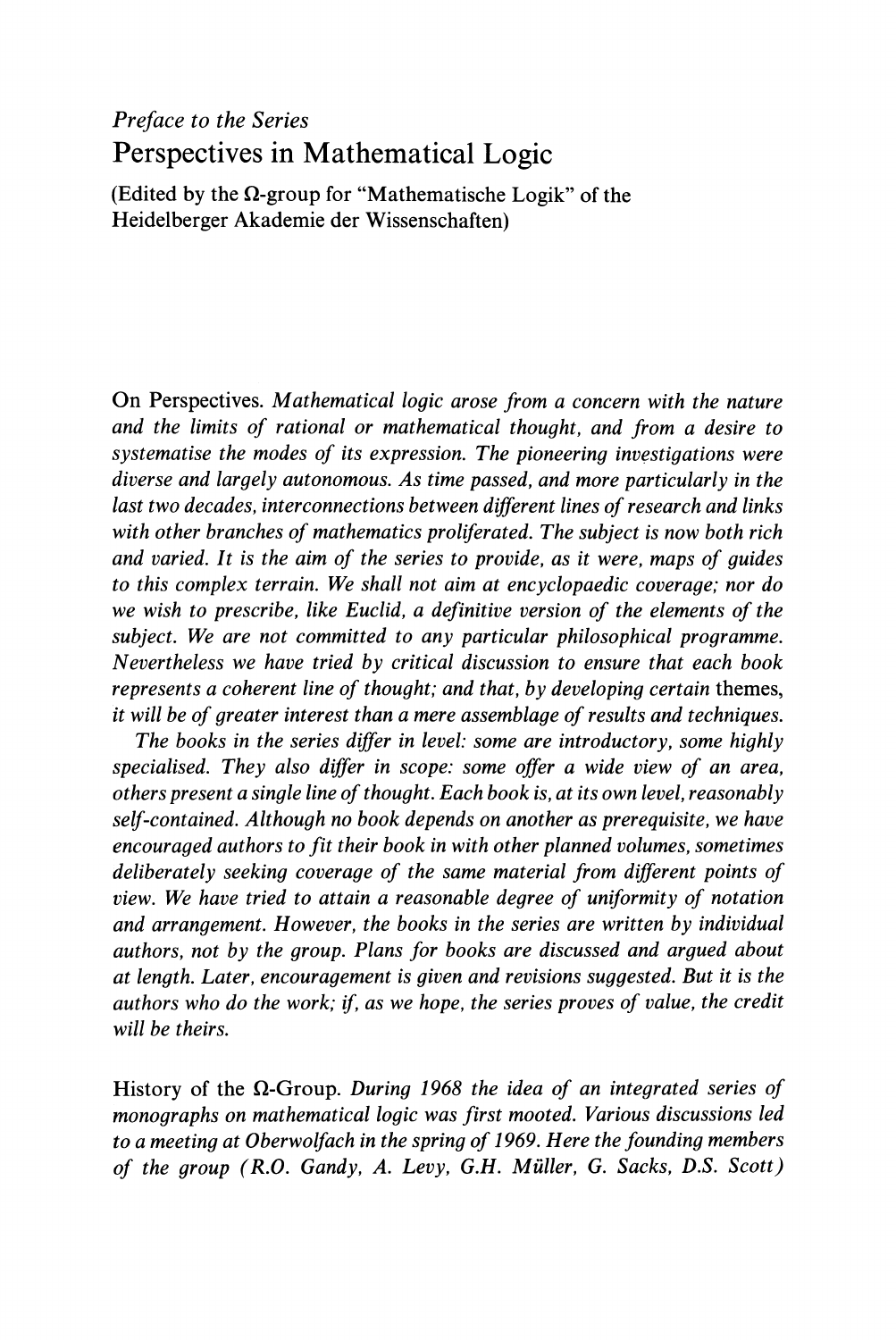*discussed the project in earnest and decided to go ahead with it. Professor F.K. Schmidt and Professor Hans Hermes gave us encouragement and support. Later Hans Hermes joined the group. To begin with all was fluid. How ambitious should we be? Should we write the books ourselves? How long would it take? Plans for authorless books were promoted, savaged and scrapped. Gradually there emerged a form and a method. At the end of an infinite discussion we found our name, and that of the series. We established our centre in Heidelberg. We agreed to meet twice a year together with authors, consultants and assistants, generally in Oberwolfach. We soon found the value of collaboration: on the one hand the permanence of the founding group gave coherence to the overall plans; on the other hand the stimulus of new contributors kept the project alive and flexible. Above all, we found how intensive discussion could modify the authors' ideas and our own. Often the battle ended with a detailed plan for a better book which the author was keen to write and which would indeed contribute a perspective.*

*Oberwolfach, September 1975*

Acknowledgements. *In starting our enterprise we essentially were relying on the personal confidence and understanding of Professor Martin Earner of the Mathematisches Forschungsinstitut Oberwolfach, Dr. Klaus Peters of Springer-Verlag and Dipl.-Ing. Penschuck of the Stiftung Volkswagenwerk. Through the Stiftung Volkswagenwerk we received a generous grant (1970- 1973) as an initial help which made our existence as a working group possible.*

*Since 1974 the Heίdelberger Akademie der Wίssenschaften (Mathematisch-Naturwissenschaftliche Klasse) has incorporated our enterprise into its general scientific program. The initiative for this step was taken by the late Professor F.K. Schmidt, and the former President of the Academy, Professor W. Doerr.*

*Through all the years, the Academy has supported our research project, especially our meetings and the continuous work on the Logic Bibliography, in an outstandingly generous way. We could always rely on their readiness to provide help wherever it was needed.*

*Assistance in many various respects was provided by Drs. U. Feigner and K. Gloede (till 1975) and Drs. D. Schmidt and H. Zeίtler (till 1979). Last but not least, our indefatigable secretary Elfriede Ihrig was and is essential in running our enterprise.*

*We thank all those concerned.*

*Heidelberg, September 1982* 

| $R.O.$ Gandy | H. Hermes   |
|--------------|-------------|
| A. Levy      | G.H. Müller |
| G. Sacks     | D.S. Scott  |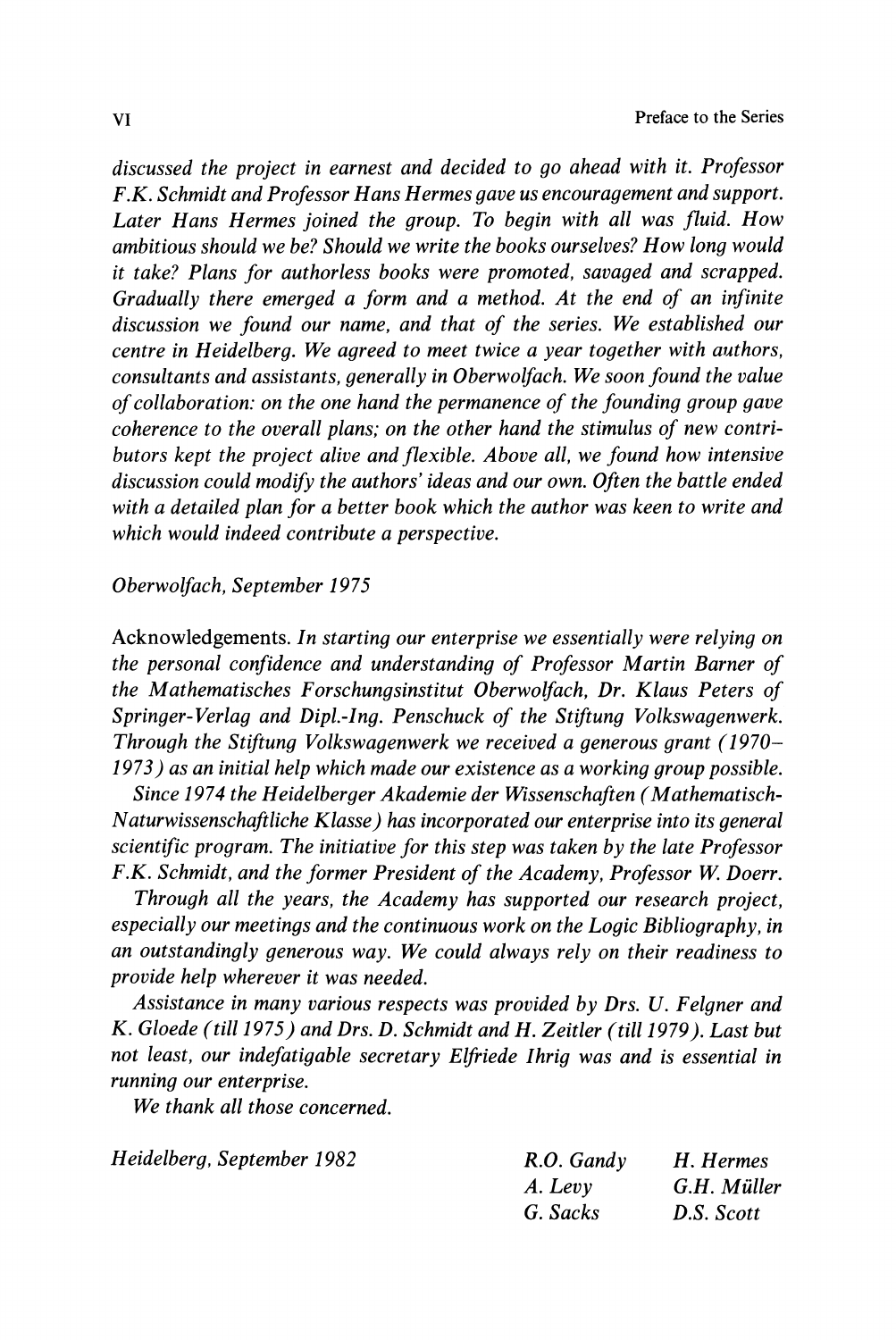#### Authors' Preface

This book is concerned with the computability or noncomputability of standard processes in analysis and physics.

Part I is introductory. It provides the basic prerequisites for reading research papers in computable analysis (at least when the reasoning is classical). The core of the book is contained in Parts II and III. Great care has been taken to motivate the material adequately. In this regard, the introduction to the book and the introduc tions to the chapters play a major role. We suggest that the reader who wishes to skim begin with the introduction to the book and then read the introductions to Chapters 2, 3, and 4—with a brief glance at the introductions to Chapters 0 and 1.

The book is written for a mixed audience. Although it is intended primarily for logicians and analysts, it should be of interest to physicists and computer scientists in fact to graduate students in any of these fields. The work is self-contained. Beyond the section on Prerequisites in Logic and Analysis, no further background is necessary. The reasoning used is classical—i.e. in the tradition of classical mathe matics. Thus it is not intuitionist or constructivist in the sense of Brouwer or Bishop.

It is a pleasure to thank our mathematical colleagues for stimulating conversa tions as well as helpful comments and suggestions: Professors Oliver Aberth, John Baldwin, William Craig, Solomon Feferman, Alexander Kechris, Manuel Lerman, Saunders MacLane, Yiannis Moschovakis, Jack Silver, Dana Scott and Pat Suppes. Thanks are also due to Professor Yoshi Oono of the Department of Physics of the University of Illinois in Urbana, who, together with some of his colleagues, went through the manuscript in a seminar and commented extensively on questions of interest to physicists.

The Mathematical Sciences Research Institute at Berkeley provided hospitality and support to one of the authors (M.B.P.) during the fall of 1985.

Kate Houser did a superb job of typing the manuscript.

Finally, we wish to thank Professor Gert Mϋller and Springer-Verlag for their help above and beyond the call of duty.

We hope that this short monograph will provide an easy entrance into research in this area.

Minneapolis, Minnesota **Ian Richards** 

January 1988 Marian Boykan Pour-El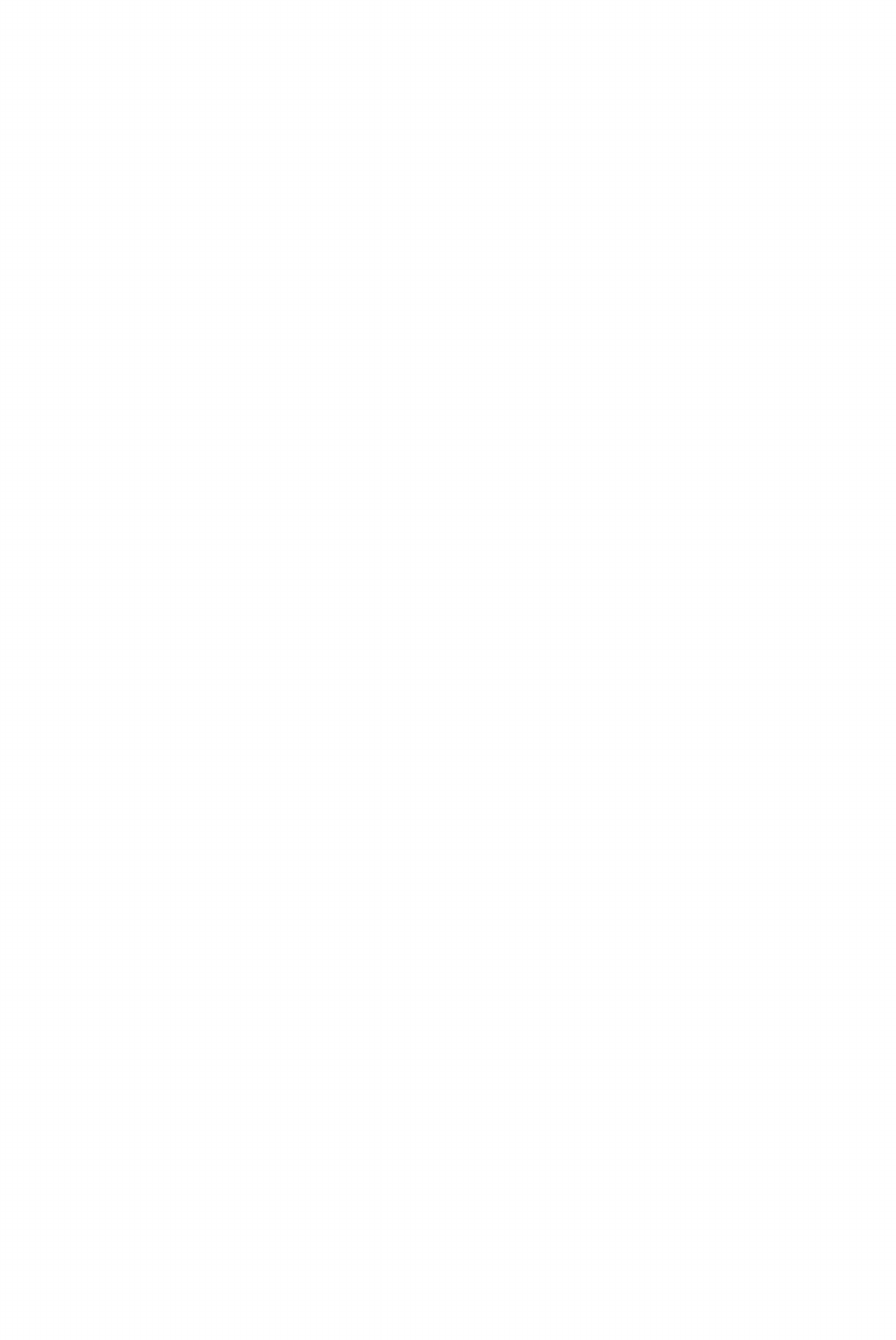#### **Contents**

|                                                                                                                                                                                                                                                |  |  | $\mathbf{1}$ |
|------------------------------------------------------------------------------------------------------------------------------------------------------------------------------------------------------------------------------------------------|--|--|--------------|
| Prerequisites from Logic and Analysis                                                                                                                                                                                                          |  |  | 6            |
| Part I. Computability in Classical Analysis                                                                                                                                                                                                    |  |  | 9            |
| Chapter 0. An Introduction to Computable Analysis                                                                                                                                                                                              |  |  | 11           |
| Introduction                                                                                                                                                                                                                                   |  |  | 11           |
|                                                                                                                                                                                                                                                |  |  | 13           |
| 2. Computable Sequences of Real Numbers                                                                                                                                                                                                        |  |  | 17           |
| 3. Computable Functions of One or Several Real Variables                                                                                                                                                                                       |  |  | 24           |
| 4. Preliminary Constructs in Analysis                                                                                                                                                                                                          |  |  | 28           |
|                                                                                                                                                                                                                                                |  |  | 33           |
| 6. The Max-Min Theorem and the Intermediate Value Theorem                                                                                                                                                                                      |  |  | 40           |
| 7. Proof of the Effective Weierstrass Theorem                                                                                                                                                                                                  |  |  | 44           |
|                                                                                                                                                                                                                                                |  |  |              |
| Chapter 1. Further Topics in Computable Analysis                                                                                                                                                                                               |  |  | 50           |
| Introduction<br>and the company of the company of the company of the company of the company of the company of the company of the company of the company of the company of the company of the company of the company of the company of the comp |  |  | 50           |
|                                                                                                                                                                                                                                                |  |  | 51           |
|                                                                                                                                                                                                                                                |  |  | 59           |
| 3. The Effective Modulus Lemma and Some of Its Consequences                                                                                                                                                                                    |  |  | 64           |
| 4. Translation Invariant Operators                                                                                                                                                                                                             |  |  | 69           |
|                                                                                                                                                                                                                                                |  |  |              |
| Part II. The Computability Theory of Banach Spaces<br>$\begin{array}{cccccccccccccc} . & . & . & . & . & . & . & . & . & . \end{array}$                                                                                                        |  |  | 75           |
| Chapter 2. Computability Structures on a Banach Space                                                                                                                                                                                          |  |  | 77           |
| Introduction                                                                                                                                                                                                                                   |  |  | 77           |
| 1. The Axioms for a Computability Structure                                                                                                                                                                                                    |  |  | 80           |
|                                                                                                                                                                                                                                                |  |  | 82           |
| 2. The Classical Case: Computability in the Sense of Chapter $0 \dots$ .                                                                                                                                                                       |  |  |              |
|                                                                                                                                                                                                                                                |  |  | 83           |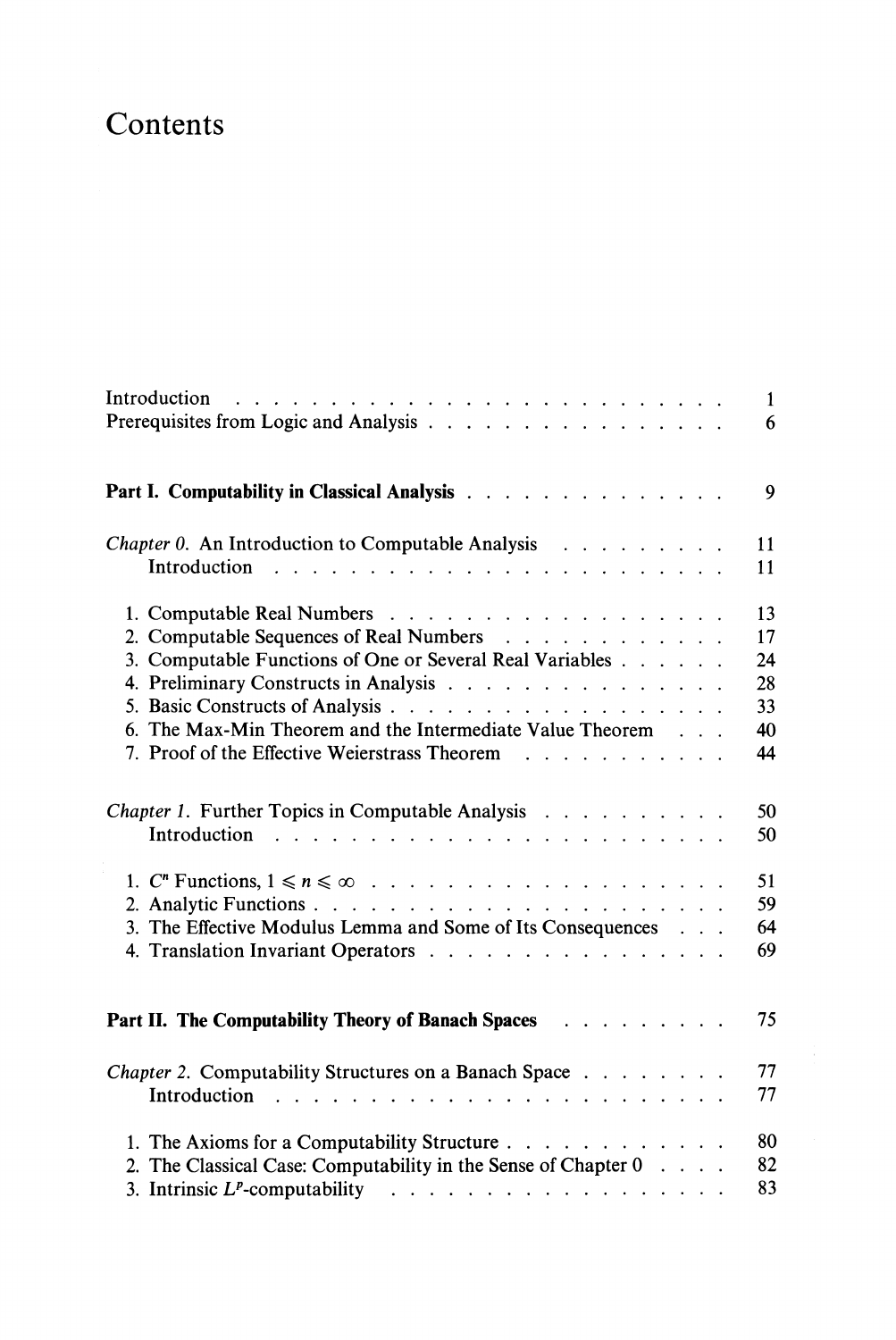|                                                                                                                                                                                                                                                                  | 85  |
|------------------------------------------------------------------------------------------------------------------------------------------------------------------------------------------------------------------------------------------------------------------|-----|
| 5. The Effective Density Lemma and the Stability Lemma                                                                                                                                                                                                           | 85  |
| 6. Two Counterexamples: Separability Versus Effective Separability                                                                                                                                                                                               |     |
| and Computability on $L^{\infty}[0, 1]$                                                                                                                                                                                                                          | 88  |
| 7. Ad Hoc Computability Structures                                                                                                                                                                                                                               | 90  |
|                                                                                                                                                                                                                                                                  |     |
| Chapter 3. The First Main Theorem and Its Applications                                                                                                                                                                                                           | 93  |
| Introduction<br>.<br>The contract of the contract of the contract of the contract of the contract of the contract of the contract of                                                                                                                             | 93  |
|                                                                                                                                                                                                                                                                  |     |
| 1. Bounded Operators, Closed Unbounded Operators                                                                                                                                                                                                                 | 96  |
|                                                                                                                                                                                                                                                                  | 101 |
| 3. Simple Applications to Real Analysis                                                                                                                                                                                                                          | 104 |
| 4. Further Applications to Real Analysis                                                                                                                                                                                                                         | 108 |
| 5. Applications to Physical Theory                                                                                                                                                                                                                               | 115 |
|                                                                                                                                                                                                                                                                  |     |
|                                                                                                                                                                                                                                                                  |     |
| Part III. The Computability Theory of Eigenvalues and Eigenvectors                                                                                                                                                                                               | 121 |
|                                                                                                                                                                                                                                                                  |     |
| Chapter 4. The Second Main Theorem, the Eigenvector Theorem, and                                                                                                                                                                                                 |     |
| Related Results residence and response to the results of the results of the Relation of the Relation of the Re                                                                                                                                                   | 123 |
| Introduction<br>$\frac{1}{2}$                                                                                                                                                                                                                                    | 123 |
|                                                                                                                                                                                                                                                                  |     |
| 1. Basic Notions for Unbounded Operators, Effectively Determined                                                                                                                                                                                                 |     |
| Operators                                                                                                                                                                                                                                                        | 125 |
| 2. The Second Main Theorem and Some of Its Corollaries                                                                                                                                                                                                           | 128 |
| 3. Creation and Destruction of Eigenvalues                                                                                                                                                                                                                       | 130 |
| 4. A Non-normal Operator with a Noncomputable Eigenvalue                                                                                                                                                                                                         | 132 |
| 5. The Eigenvector Theorem $\ldots$ $\ldots$ $\ldots$ $\ldots$ $\ldots$ $\ldots$ $\ldots$ $\ldots$                                                                                                                                                               | 133 |
| 6. The Eigenvector Theorem, Completed                                                                                                                                                                                                                            | 139 |
| 7. Some Results for Banach Spaces                                                                                                                                                                                                                                | 142 |
|                                                                                                                                                                                                                                                                  |     |
| Chapter 5. Proof of the Second Main Theorem                                                                                                                                                                                                                      | 149 |
| Introduction                                                                                                                                                                                                                                                     | 149 |
|                                                                                                                                                                                                                                                                  |     |
| 1. Review of the Spectral Theorem                                                                                                                                                                                                                                | 151 |
| 2. Preliminaries<br>the contract of the contract of the contract of the contract of the contract of the contract of the contract of the contract of the contract of the contract of the contract of the contract of the contract of the contract o               | 158 |
|                                                                                                                                                                                                                                                                  | 166 |
| 4. The Algorithm<br>$\mathcal{A}$ , and the set of the set of the set of $\mathcal{A}$                                                                                                                                                                           | 175 |
| 5. Proof That the Algorithm Works                                                                                                                                                                                                                                | 177 |
| 6. Normal Operators<br>$\sim$ $\sim$ $\sim$                                                                                                                                                                                                                      | 184 |
| 7. Unbounded Self-Adjoint Operators                                                                                                                                                                                                                              | 187 |
| 8. Converses                                                                                                                                                                                                                                                     | 188 |
| $\mathcal{A}$ . The set of the set of the set of the set of the set of the $\mathcal{A}$<br>$\ddot{\phantom{a}}$                                                                                                                                                 |     |
|                                                                                                                                                                                                                                                                  |     |
| Addendum: Open Problems<br>$\mathcal{A}$ , and a set of the set of the set of the set of $\mathcal{A}$                                                                                                                                                           | 192 |
| Bibliography<br>and the contract of the contract of the contract of the contract of the contract of the contract of the contract of the contract of the contract of the contract of the contract of the contract of the contract of the contra<br>$\overline{a}$ | 195 |
| Subject Index<br>a caracteristic and a caracteristic and a                                                                                                                                                                                                       | 201 |